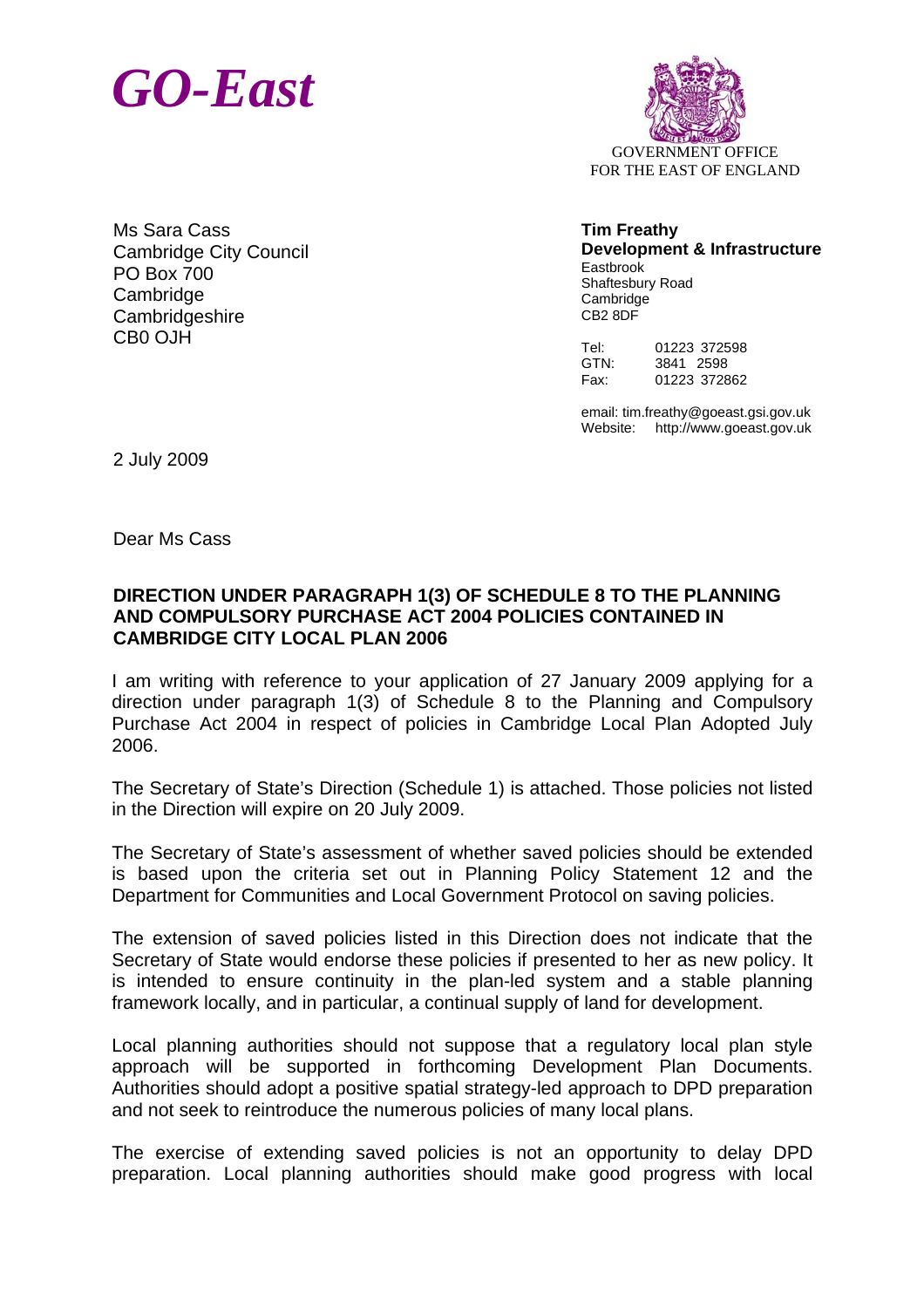development frameworks according to the timetables in their local development schemes. Policies have been extended in the expectation that they will be replaced promptly and by fewer policies in DPDs. Maximum use should be made of national and regional policy.

Following 20 July 2009 the extended policies should be read in context. Where policies were adopted some time ago, it is likely that material considerations, in particular the emergence of new national and regional policy and also new evidence, will be afforded considerable weight in decisions. In particular, we would draw your attention to the importance of reflecting policy in Planning Policy Statement 3: *Housing* and Strategic Housing Land Availability Assessments in relevant decisions.

Signed by the authority of the Secretary of State

**Tim Freathy Deputy Regional Director of Development & Infrastructure Government Office for the East of England** 

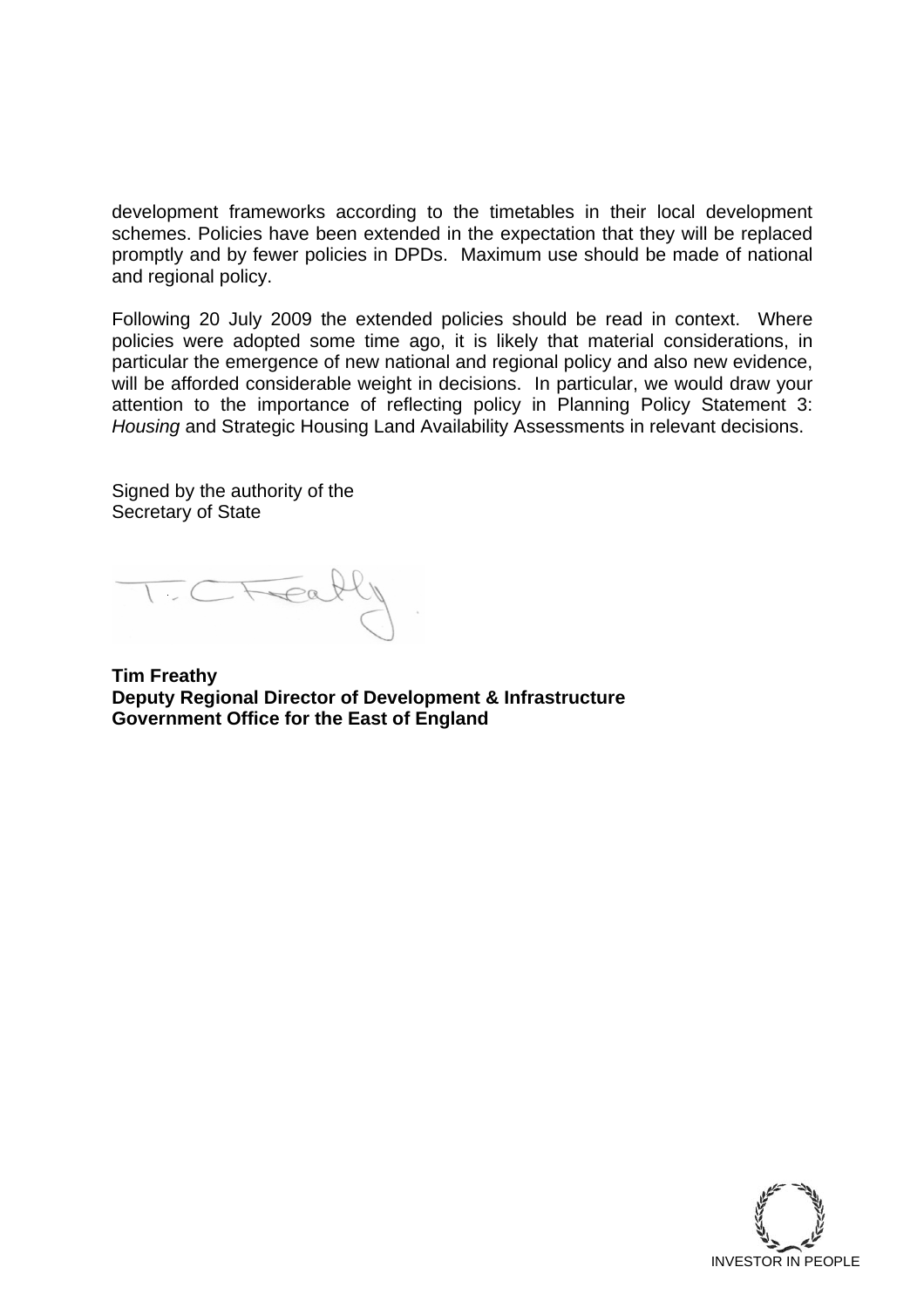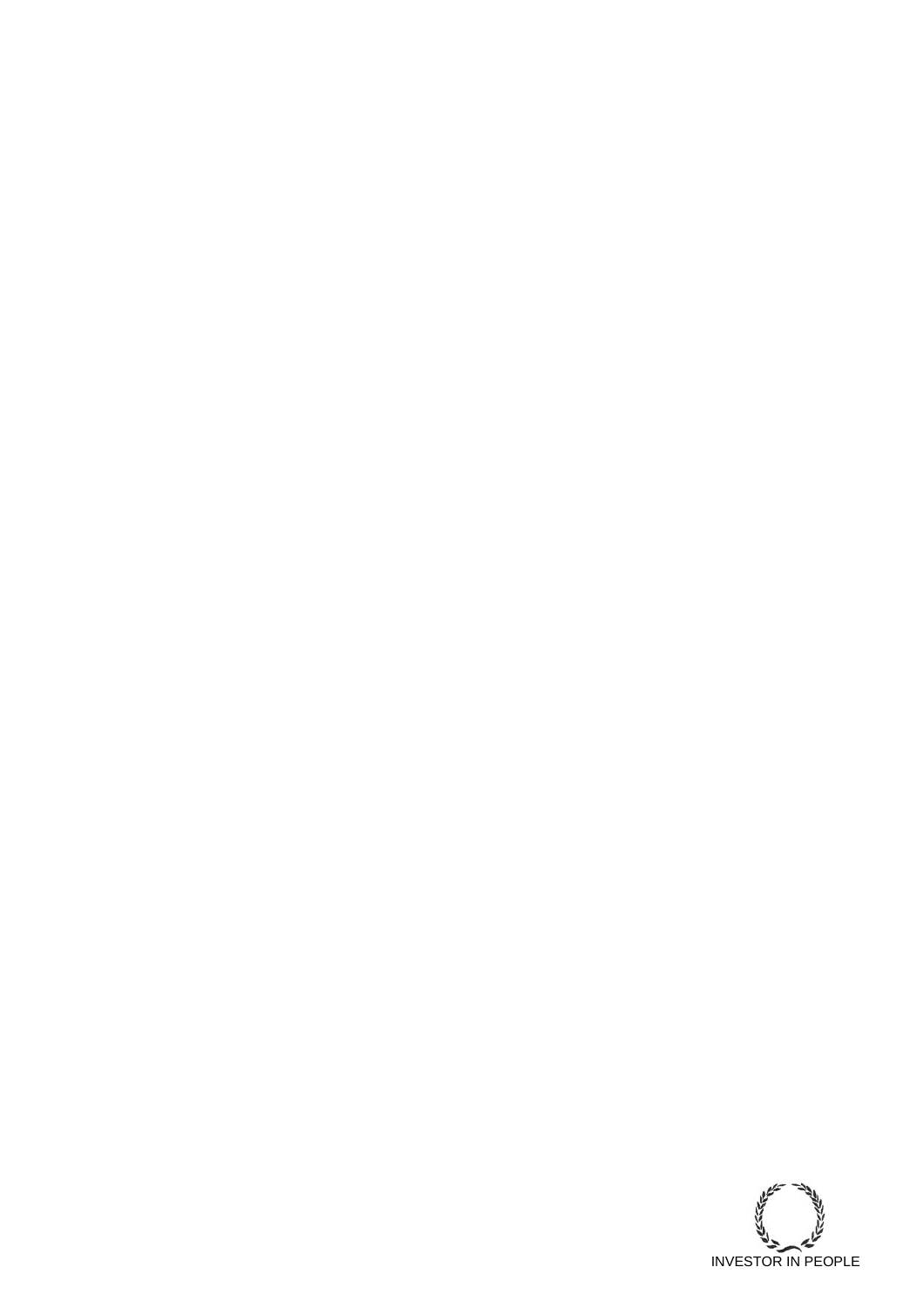## **DIRECTION UNDER PARAGRAPH 1(3) OF SCHEDULE 8 TO THE PLANNING AND COMPULSORY PURCHASE ACT 2004 POLICIES CONTAINED IN CAMBRIDGE CITY LOCAL PLAN 2006**

The Secretary of State for Communities and Local Government in the exercise of the power conferred by paragraph 1(3) of Schedule 8 to the Planning and Compulsory Act 2004 directs that for the purposes of the policies specified in Schedule 1 to this direction, paragraph 1(2)(a) of Schedule 8 to the Planning and Compulsory Purchase Act 2004 does not apply.

Signed by the authority of the Secretary of State

TCTEally

**Tim Freathy Deputy Regional Director of Development & Infrastructure Government Office for the East of England 2 July 2009**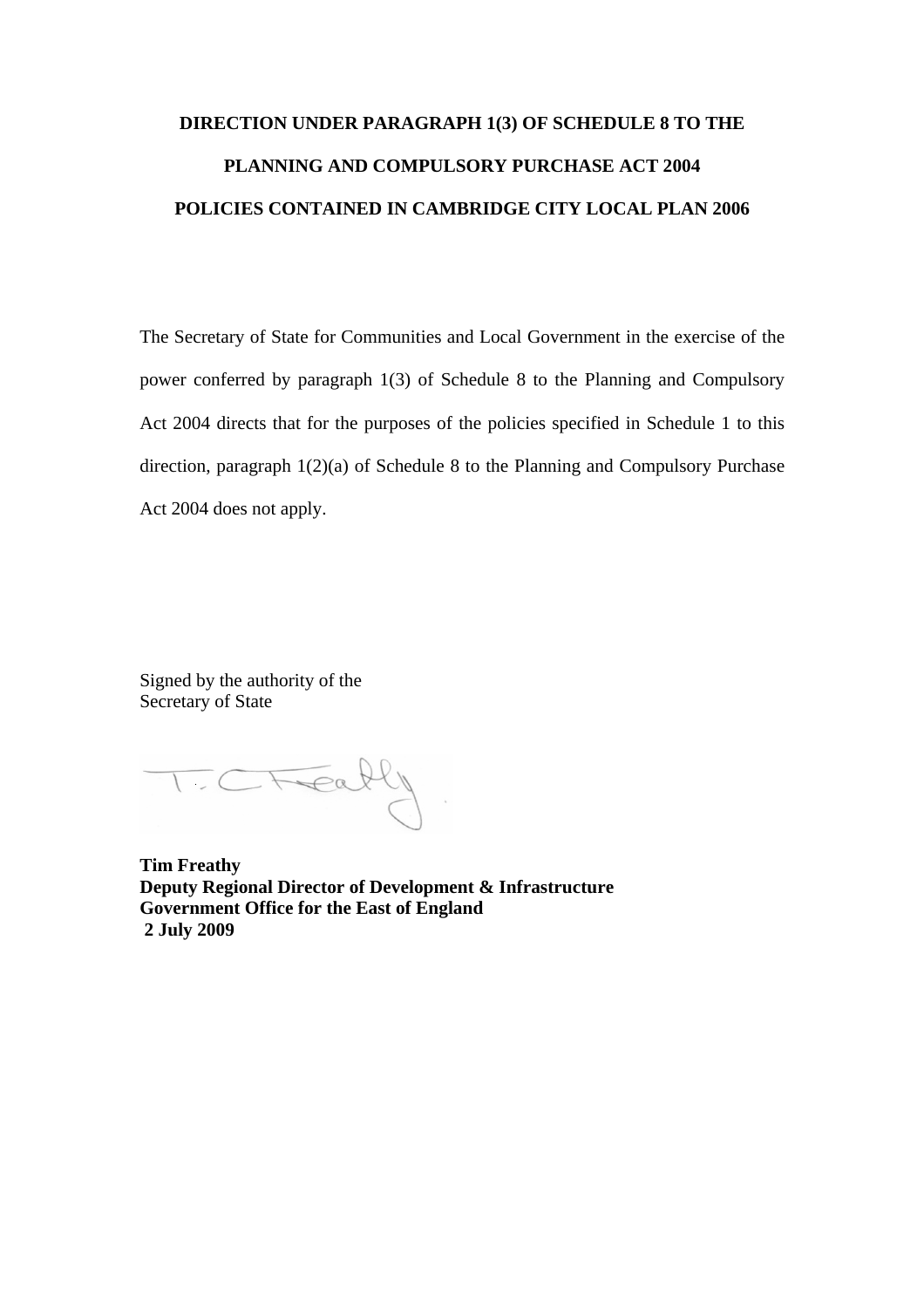## **SCHEDULE 1**

## **POLICIES CONTAINED IN CAMBRIDGE CITY LOCAL PLAN 2006**

| <b>Policy Ref.</b> | <b>Policy Subject</b>                                         |
|--------------------|---------------------------------------------------------------|
| 3/1                | <b>Sustainable Development</b>                                |
| 3/2                | Setting of the City                                           |
| 3/3                | <b>Safeguarding Environmental Character</b>                   |
| 3/4                | <b>Responding to Context</b>                                  |
| 3/6                | <b>Ensuring Coordinated Development</b>                       |
| 3/7                | <b>Creating Successful Places</b>                             |
| 3/8                | Open Space and Recreation Provision Through New Development   |
| 3/9                | Watercourses and Other Bodies of Water                        |
| 3/10               | Sub-Division of Existing Plots                                |
| 3/11               | The Design of External Spaces                                 |
| 3/12               | The Design of New Buildings                                   |
| 3/13               | Tall Buildings and the Skyline                                |
| 3/14               | <b>Extending Buildings</b>                                    |
| 3/15               | Shopfronts and Signage                                        |
| 4/1                | Green Belt                                                    |
| 4/2                | Protection of Open Space                                      |
| 4/3                | Safeguarding Features of Amenity or Nature Conservation Value |
| 4/4                | <b>Trees</b>                                                  |
| 4/6                | Protection of Sites of Local Nature Conservation Importance   |
| 4/8                | <b>Local Biodiversity Action Plans</b>                        |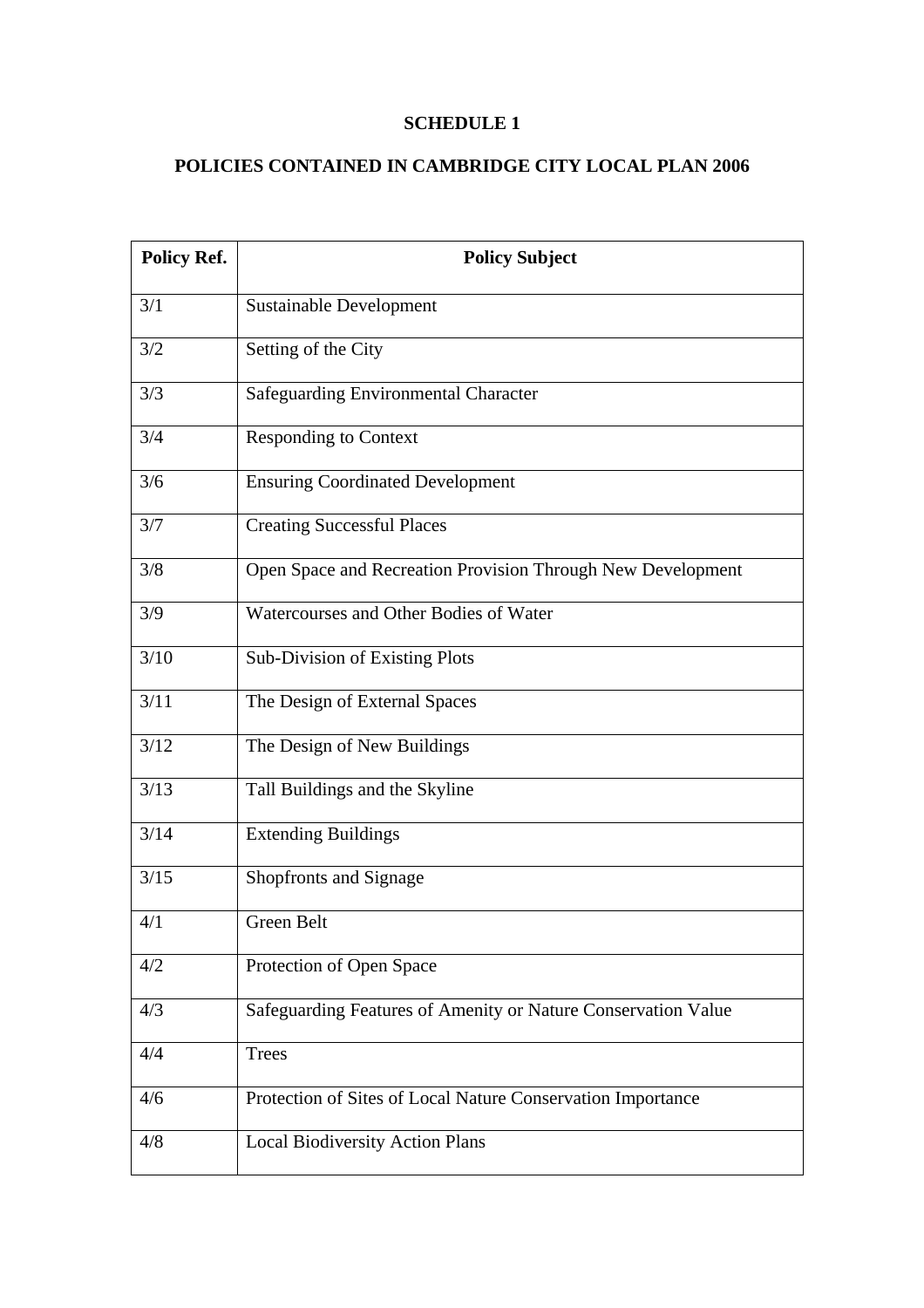| 4/9    | Scheduled Ancient Monuments / Archaeological Areas        |
|--------|-----------------------------------------------------------|
| 4/10   | <b>Listed Buildings</b>                                   |
| 4/11   | <b>Conservation Areas</b>                                 |
| 4/12   | <b>Buildings of Local Interest</b>                        |
| 4/13   | <b>Pollution and Amenity</b>                              |
| 4/14   | Air Quality Management Areas                              |
| 4/15   | Lighting                                                  |
| 5/1    | Housing Provision                                         |
| 5/2    | <b>Conversion of Large Properties</b>                     |
| 5/3    | Housing Lost to Other Uses                                |
| 5/4    | Loss of Housing                                           |
| 5/5    | <b>Meeting Housing Needs</b>                              |
| 5/7    | Supported Housing / Housing in Multiple Occupation        |
| 5/8    | <b>Travellers</b>                                         |
| 5/9    | Housing for People with Disabilities                      |
| 5/10   | Dwelling Mix                                              |
| $5/11$ | Protection of Existing Facilities                         |
| 5/12   | <b>New Community Facilities</b>                           |
| 5/13   | Community Facilities in the Areas of Major Change         |
| 5/14   | Provision of Community Facilities Through New Development |
| $5/15$ | Addenbrooke's                                             |
| 6/1    | Protection of Leisure Facilities                          |
| 6/2    | <b>New Leisure Facilities</b>                             |
| 6/3    | <b>Tourist Accommodation</b>                              |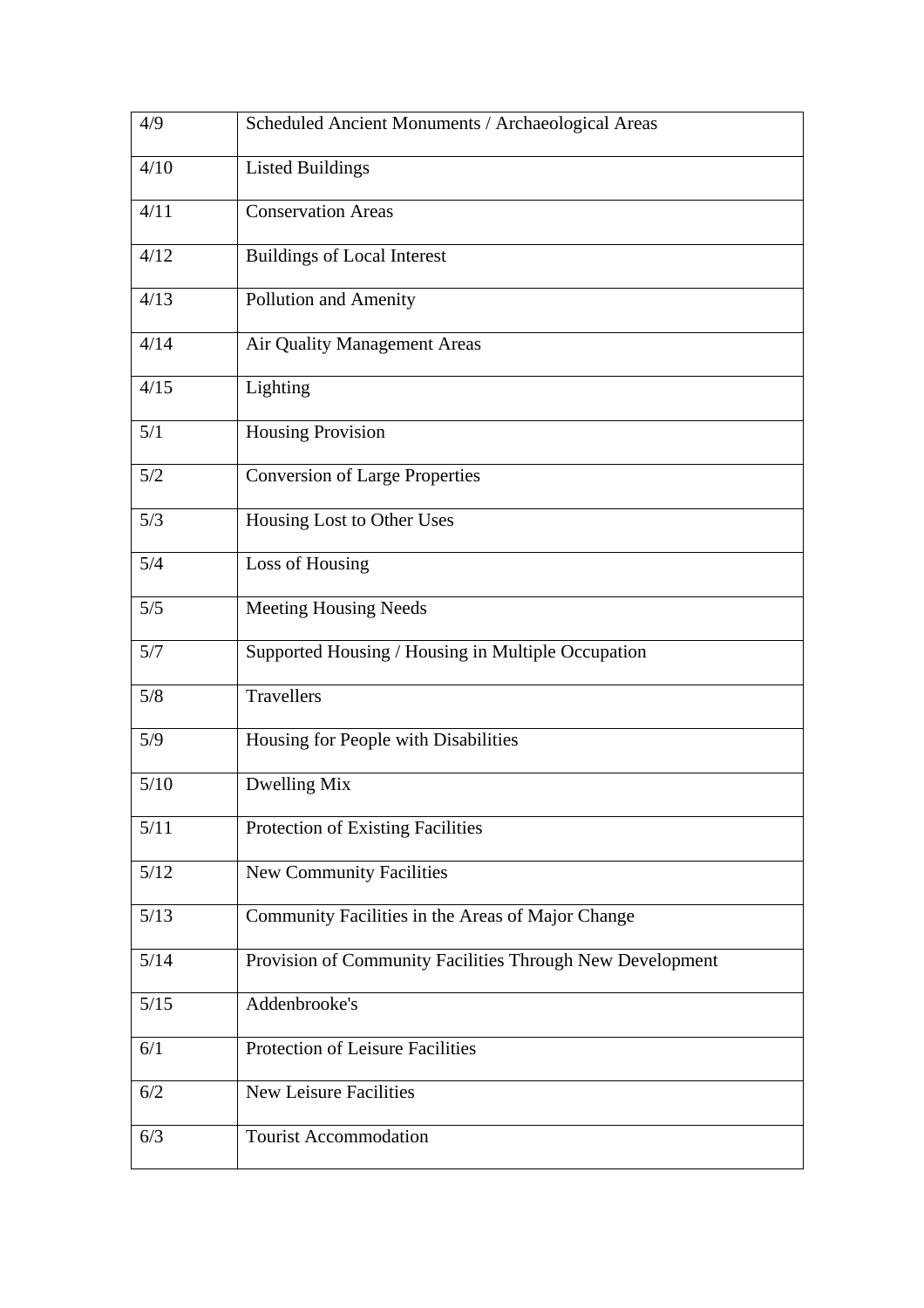| 6/4  | <b>Visitor Attractions</b>                                           |
|------|----------------------------------------------------------------------|
| 6/6  | Change of Use in the City Centre                                     |
| 6/7  | Shopping Development and Change of Use in District and Local Centres |
| 6/8  | Convenience Shopping                                                 |
| 6/9  | <b>Retail Warehouses</b>                                             |
| 6/10 | Food and Drink Outlets                                               |
| 7/1  | <b>Employment Provision</b>                                          |
| 7/2  | Selective Management of the Economy                                  |
| 7/3  | Protection of Industrial and Storage Space                           |
| 7/4  | Promotion of Cluster Development                                     |
| 7/5  | Faculty Development in the Central Area, University of Cambridge     |
| 7/6  | West Cambridge, South of Madingley Road                              |
| 7/7  | College and University of Cambridge Staff and Student Housing        |
| 7/8  | Anglia Ruskin University East Road Campus                            |
| 7/9  | <b>Student Hostels for Anglia Ruskin University</b>                  |
| 7/10 | <b>Speculative Student Hostel Accommodation</b>                      |
| 7/11 | Language Schools                                                     |
| 8/1  | Spatial Location of Development                                      |
| 8/2  | <b>Transport Impact</b>                                              |
| 8/3  | <b>Mitigating Measures</b>                                           |
| 8/4  | Walking and Cycling Accessibility                                    |
| 8/5  | Pedestrian and Cycle Network                                         |
| 8/6  | <b>Cycle Parking</b>                                                 |
| 8/7  | <b>Public Transport Accessibility</b>                                |